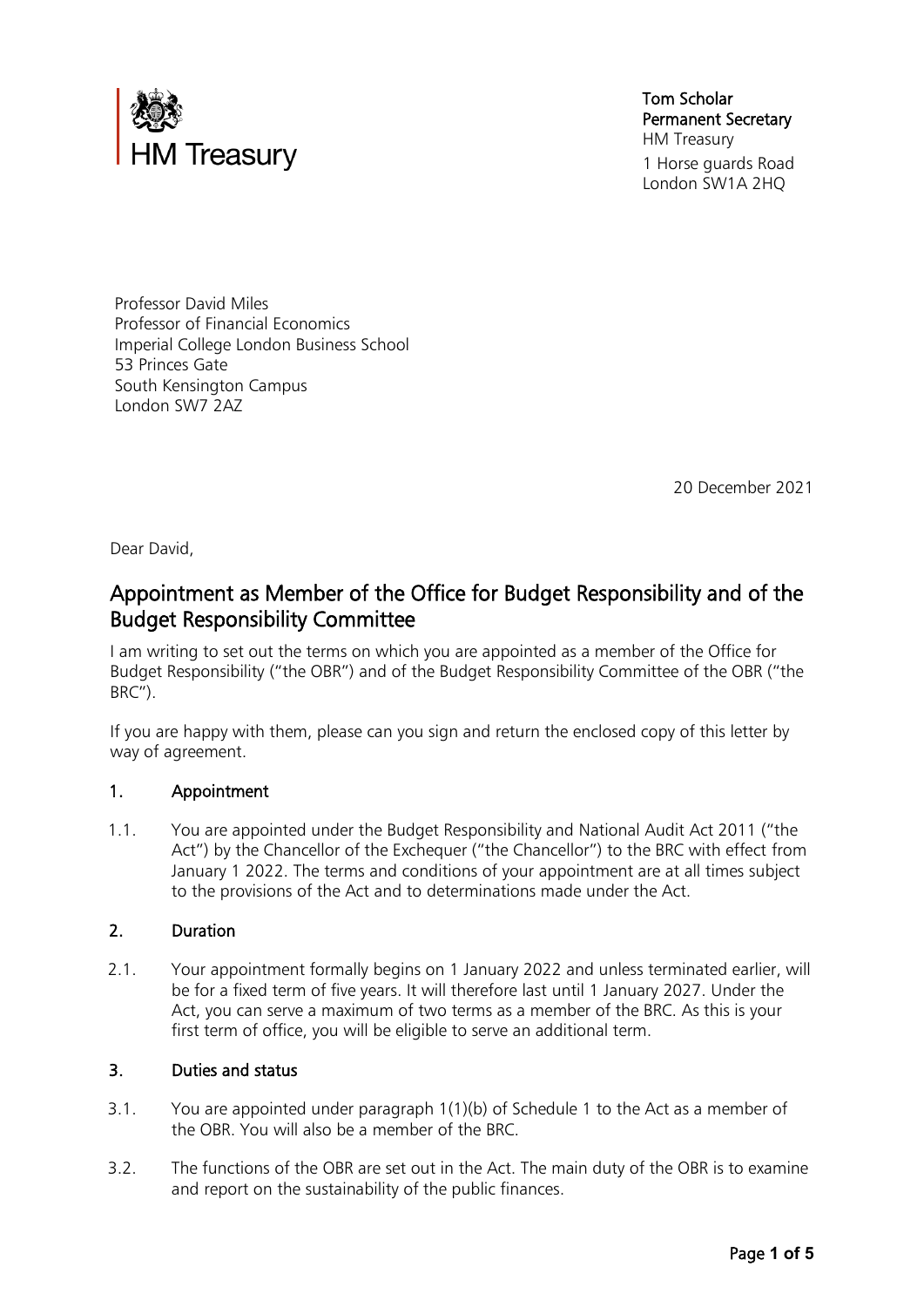- 3.3. In particular, the Act sets out that OBR must:
	- a) Produce fiscal and economic forecasts at least twice each financial year; including independent scrutiny of government costings and any resultant impact on the economic forecast;
	- b) make an assessment of the extent to which the fiscal mandate has been, and is likely to be, achieved alongside those forecasts;
	- c) make an assessment of the accuracy of previous fiscal and economic forecasts at least once each financial year; and
	- d) produce an analysis of the sustainability of the public finances at least once each financial year.
- 3.4. These duties must be carried out by the BRC.
- broad remit and, subject to its other statutory duties and the guidance in the Charter for Budget Responsibility, has complete discretion over how it is fulfilled. This extends to 3.5. In addition to the functions specified in paragraph 3.3, the OBR may in future also be asked to undertake further analytical work in accordance with the Act. The OBR has a determining its judgements, selecting its methods and deciding the content of its analytical publications and work programme.
- 3.6. The OBR must perform its duty objectively, transparently, impartially and on the basis of government policy.
- 3.7. You are not an employee. Accordingly nothing in this letter shall be construed as, or taken to create, a contract of employment between yourself and HM Treasury ("the Treasury").

#### 4. Time commitment and location

- 4.1. Your time commitment for this office is 2.5 days per week on average, working flexibly across the year according to the demands of the role.
- office. If in the future the OBR decides to change location you may be required to base 4.2. The OBR is based at 102 Petty France, London SW1H 9AJ, but you must attend meetings in such locations as may be required for the proper performance of your yourself at its new premises, which could be anywhere in the UK.

## 5. Fees, benefits and expenses

- month, less statutory deductions as mentioned below. In addition the OBR will pay a 5.1. Your fee is determined by the Treasury and paid by the OBR, and will be [£5,356.64](https://5,356.64) per sum equal to 20% of your monthly fee into your personal pension scheme each month, less statutory deductions if appropriate.
- 5.2. Your fee will be paid automatically each month, in arrears. Payment will be made by credit transfer to your bank or building society.
- 5.3. It is probable that the HMRC will treat you as an office-holder, but you should make your own enquiries about this. Your fees will be subject to deduction of income tax and earnings-related National Insurance contributions at source under the PAYE scheme.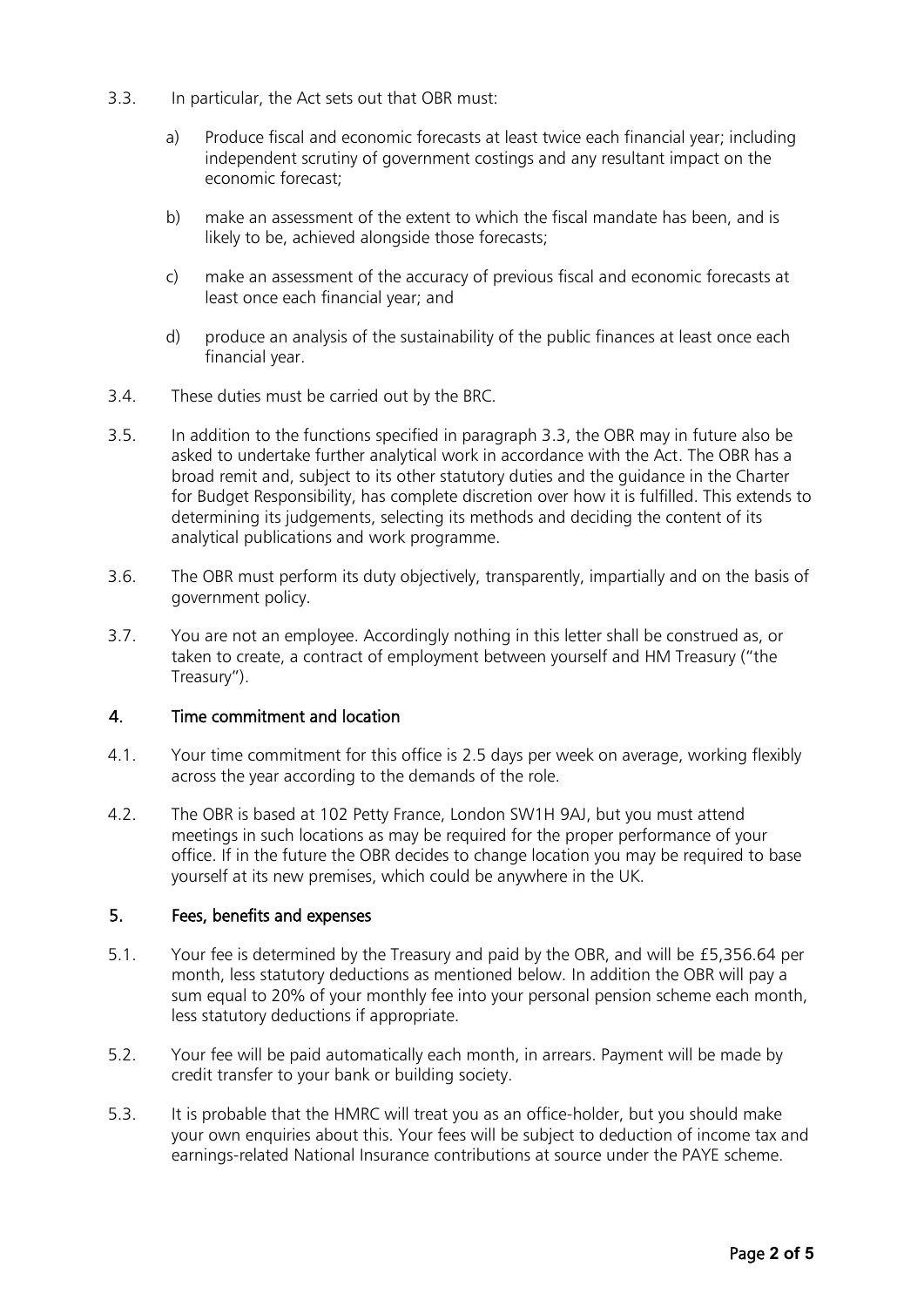- and work) may be claimed in accordance with the applicable policy of the OBR as 5.4. Necessary and proper travel and other expenses (not including travel between home amended from time to time.
- 5.5. Your fees will be uprated annually on the basis of the change in the Consumer Prices Index each January.
- 5.6. You will be entitled to 16 days of paid leave per year. One of these days must be taken on the Civil Service privilege day.
- 5.7. For the avoidance of doubt, it is hereby agreed that you will not be eligible for any bonus or any other additional remuneration besides the fees mentioned in clause 5 of this letter.
- 5.8. Please note that abatement rules apply to public board members' salaries where they are in receipt of other payments from the public sector.

## 6. Disclosure

- 6.1. Your fees and other benefits (including your expenses) will be disclosed in annual accounts produced under the Act, in accordance with the Treasury's guidance entitled *Managing Public Money*. By accepting this appointment you consent to this disclosure. The guidance is available at [https://www.gov.uk/government/publications/managing](https://www.gov.uk/government/publications/managing-public-money)[public-money.](https://www.gov.uk/government/publications/managing-public-money)
- 6.2. It may also be necessary for your fees, benefits and expenses to be disclosed in appointment you consent to such disclosure. In deciding whether disclosure should be accordance with Cabinet Office directions or guidance in response to requests under the Freedom of Information Act 2000 or through Parliamentary Questions. By accepting this made the Treasury will take account of its obligations under the Data Protection Act 1998.
- 6.3. The Treasury will publish this agreement, and any extension to it, and you hereby consent to such publication.

#### 7. Termination

- 7.1. You may resign from your office before the expiry date of your appointment by giving written notice to the Chancellor. You agree to give three months notice in writing of any resignation.
- 7.2. The Chancellor may, with the consent of the Treasury Committee, terminate your appointment by written notice with immediate effect in the following circumstances:
	- OBR for a period of more than 3 months; a) You have been absent from meetings of the OBR without the permission of the
	- b) You have become bankrupt or made an agreement with your creditors;
	- arrangement programme under Part 1 of the Debt Arrangement and Attachment c) Your estate has been sequestrated in Scotland, or you have entered into a debt (Scotland) Act 2002 as the debtor, or you have, under Scots law, made a composition or arrangement with, or granted a trust deed for, your creditors;
	- d) You are unfit to continue with the appointment because of misconduct;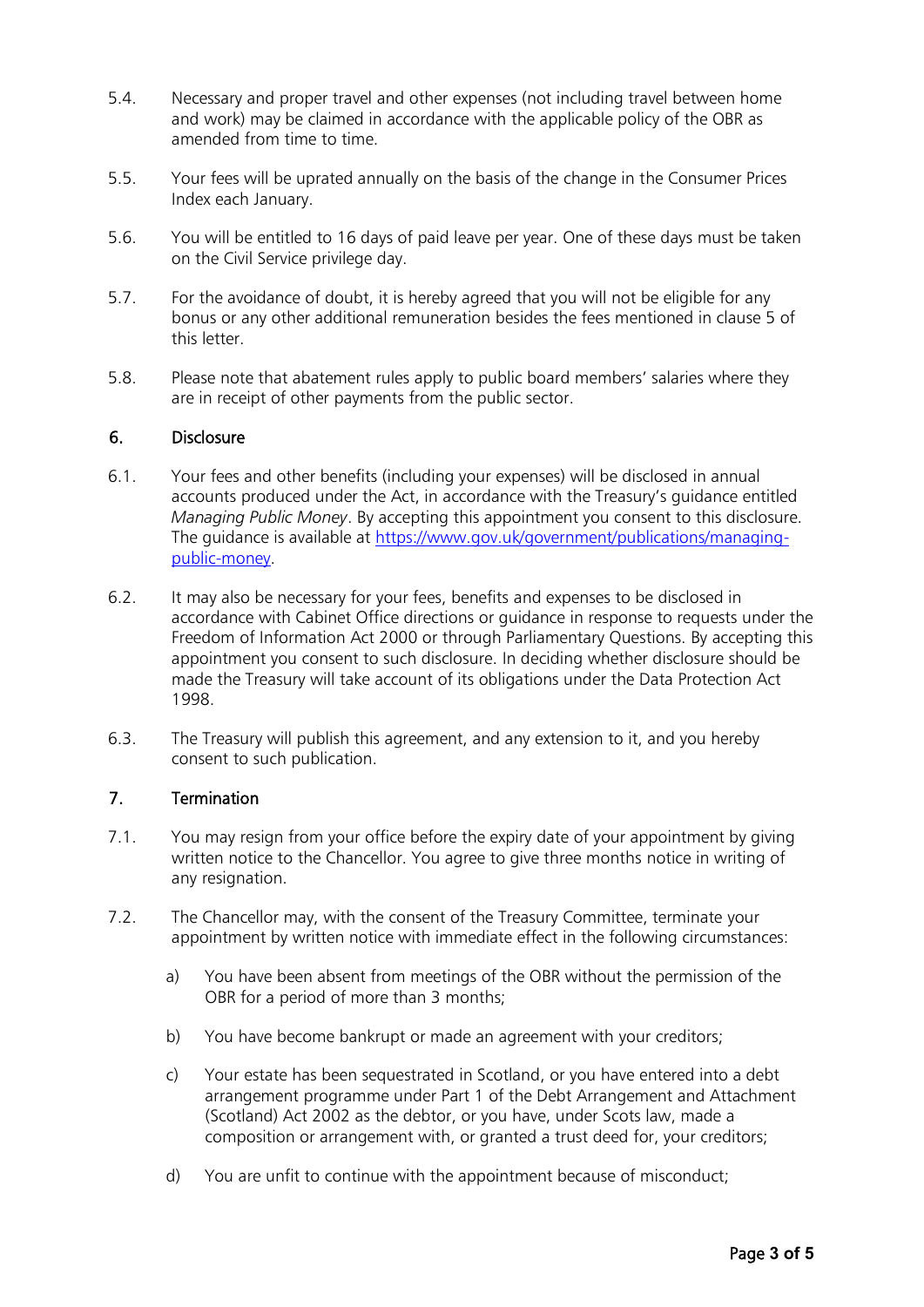- e) You have failed to comply with the terms of the appointment;
- f) You are otherwise unable, unfit or unwilling to carry out your functions.
- 7.3. You will receive no notice if this appointment is terminated early by mutual consent.
- 7.4. If the Chancellor proposes to terminate your appointment prior to the expiry of the fixed term, other than by mutual agreement, you will be notified of the proposal and the reasons for it and will be offered an opportunity to have a meeting with the Permanent taken. If your appointment is subsequently terminated you will receive notice in writing of this fact, which will contain a statement of the reasons for termination. Secretary to the Treasury; if practicable this will be done before any final decision is

## 8. Standards in Public Life

- Public Life: First Report of the Committee on Standards in Public Life; Volume 1: Report 8.1. You will be required to act in accordance with the Nolan Principles (see Standards in CM 2850-I).
- 8.2. You will be required to comply with the OBR's Code of Conduct for board members and applicable law and guidance on conduct generally, including concerning confidentiality of information, the Official Secrets Acts, gifts and hospitality, allowances, use and safeguarding of public funds, and conflicts of interest.
- to, compromise your judgement or place you under an improper obligation. You must never canvass or seek gifts or hospitality. You must comply with the rules set by the OBR 8.3. You should not accept any gifts or hospitality which might, or might reasonably appear on the acceptance of gifts and hospitality.

#### 9. Conflicts of interest; other appointments

- and you will thereupon follow any advice which the Permanent Secretary may give you there is no other way to deal with the conflict. 9.1. You must take appropriate steps to ensure that you are not placed in a position where there is or may be an actual conflict, or a potential conflict, between your personal interests and the duties you owe to the OBR. You will immediately disclose to the Permanent Secretary full particulars of any conflict of interest which may or could arise, in relation to action required to deal with any conflict. This could include resignation if
- 9.2. During your appointment under this Agreement, you will not be entitled to accept any other appointment, employment or other duties without the consent of the Permanent Secretary. The Permanent Secretary may refuse to give consent if he decides that such appointment, employment or other duties would or could lead to a conflict of interest or duties with your responsibilities under this Agreement. Requests for consent should be in writing, give all relevant details, including the time commitment required, and be sent to the Permanent Secretary.
- 9.3. For six months after leaving the OBR you must obtain the consent of the Permanent purposes has a wide meaning and includes consultancy or contracting work as a self- employed person. If during your appointment with the OBR you consider any approach Secretary to the Treasury before taking any form of full-time, part-time or fee-paid employment, whether in the United Kingdom or overseas. Employment for these from an outside employer offering employment for which consent would be required under this clause, you must report the approach to the Treasury Permanent Secretary.